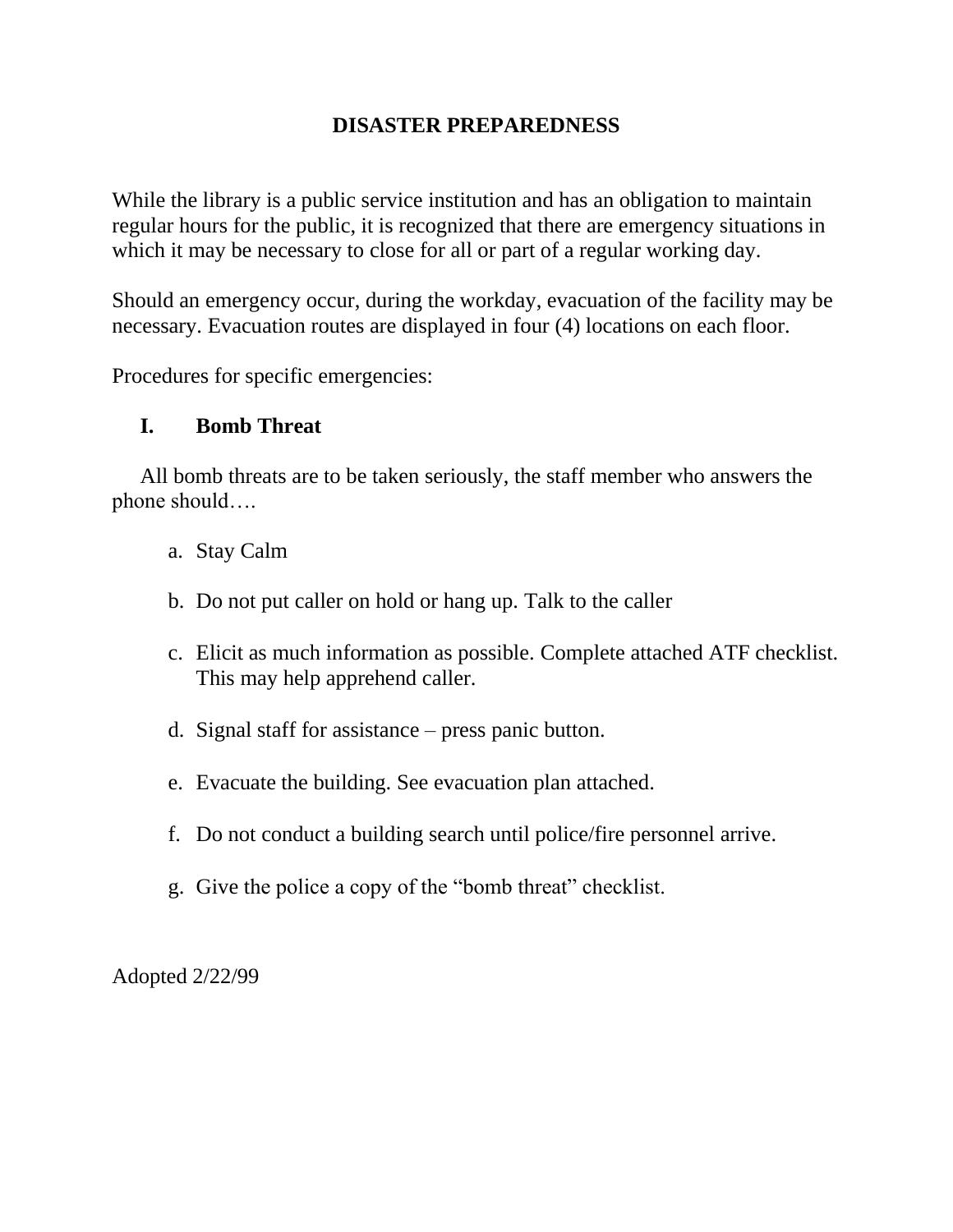# **BUILDING EMERGENCIES**

# \*ATF BOMB THREAT CHECKLIST

| Exact time of     | call:                                                                                                                |
|-------------------|----------------------------------------------------------------------------------------------------------------------|
| Exact words of    | <u> 1999 - Johann Johann Johann Johann Johann Johann Johann Johann Johann Johann Johann Johann Johann Johann Joh</u> |
| Questions to ask: |                                                                                                                      |
|                   | 1. When is bomb going to<br>explode?                                                                                 |
|                   | 2. Where is the<br>$\text{bomb?}$                                                                                    |
|                   | 3. What does it look                                                                                                 |
|                   | 4. What kind of bomb is<br>it?                                                                                       |
|                   | 5. What will cause it to<br>explode?                                                                                 |
|                   | 6. Did you place the<br>$\text{bomb?}$                                                                               |
|                   | 7. Why did you place the                                                                                             |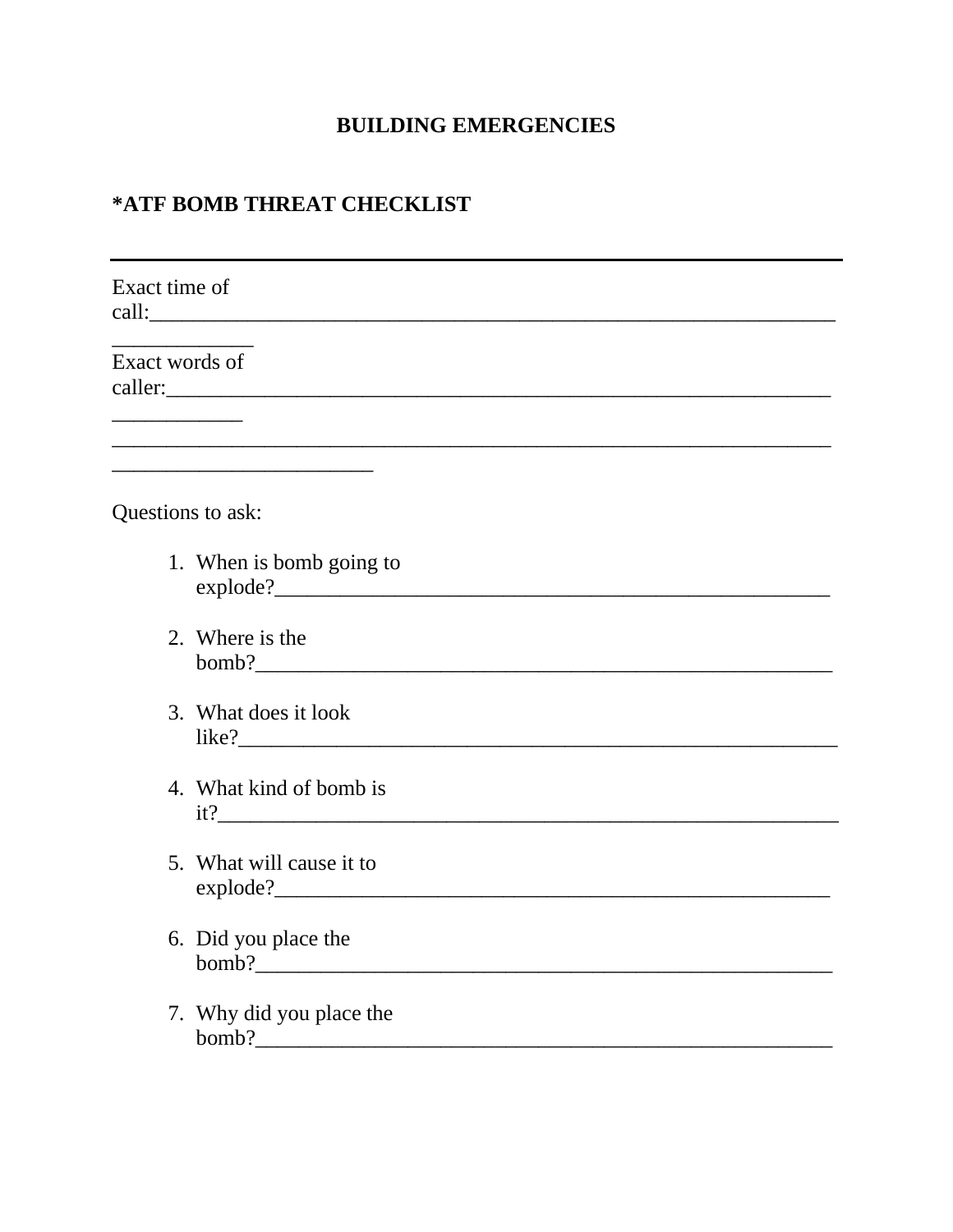| 8. Where are you calling<br>from ?                                                                                                                                                                                            |                                                                |  |             |  |  |
|-------------------------------------------------------------------------------------------------------------------------------------------------------------------------------------------------------------------------------|----------------------------------------------------------------|--|-------------|--|--|
| 9. What is your                                                                                                                                                                                                               |                                                                |  |             |  |  |
| 10. What is your                                                                                                                                                                                                              |                                                                |  | name?       |  |  |
|                                                                                                                                                                                                                               | Caller's voice (check all that apply)                          |  |             |  |  |
|                                                                                                                                                                                                                               | Calm Broken                                                    |  | Lisp Crying |  |  |
|                                                                                                                                                                                                                               | Accent _____Disguised ______Stutter _______Rapid ______Squeaky |  |             |  |  |
| Loud Nasal Slow Giggling Excited                                                                                                                                                                                              |                                                                |  |             |  |  |
| ______Blurred ______Angry ______Sincere ______Deep                                                                                                                                                                            |                                                                |  |             |  |  |
| Stressed<br><b>Solution</b> Normal                                                                                                                                                                                            |                                                                |  |             |  |  |
| If voice is familiar, whom did it sound<br>like?                                                                                                                                                                              |                                                                |  |             |  |  |
| Were there any background<br>noises?                                                                                                                                                                                          |                                                                |  |             |  |  |
| Remarks: New York Changes and The Changes of the Changes of the Changes of the Changes of the Changes of the Changes of the Changes of the Changes of the Changes of the Changes of the Changes of the Changes of the Changes |                                                                |  |             |  |  |
| Person receiving call:                                                                                                                                                                                                        |                                                                |  |             |  |  |
| Telephone number call received                                                                                                                                                                                                |                                                                |  |             |  |  |
|                                                                                                                                                                                                                               |                                                                |  |             |  |  |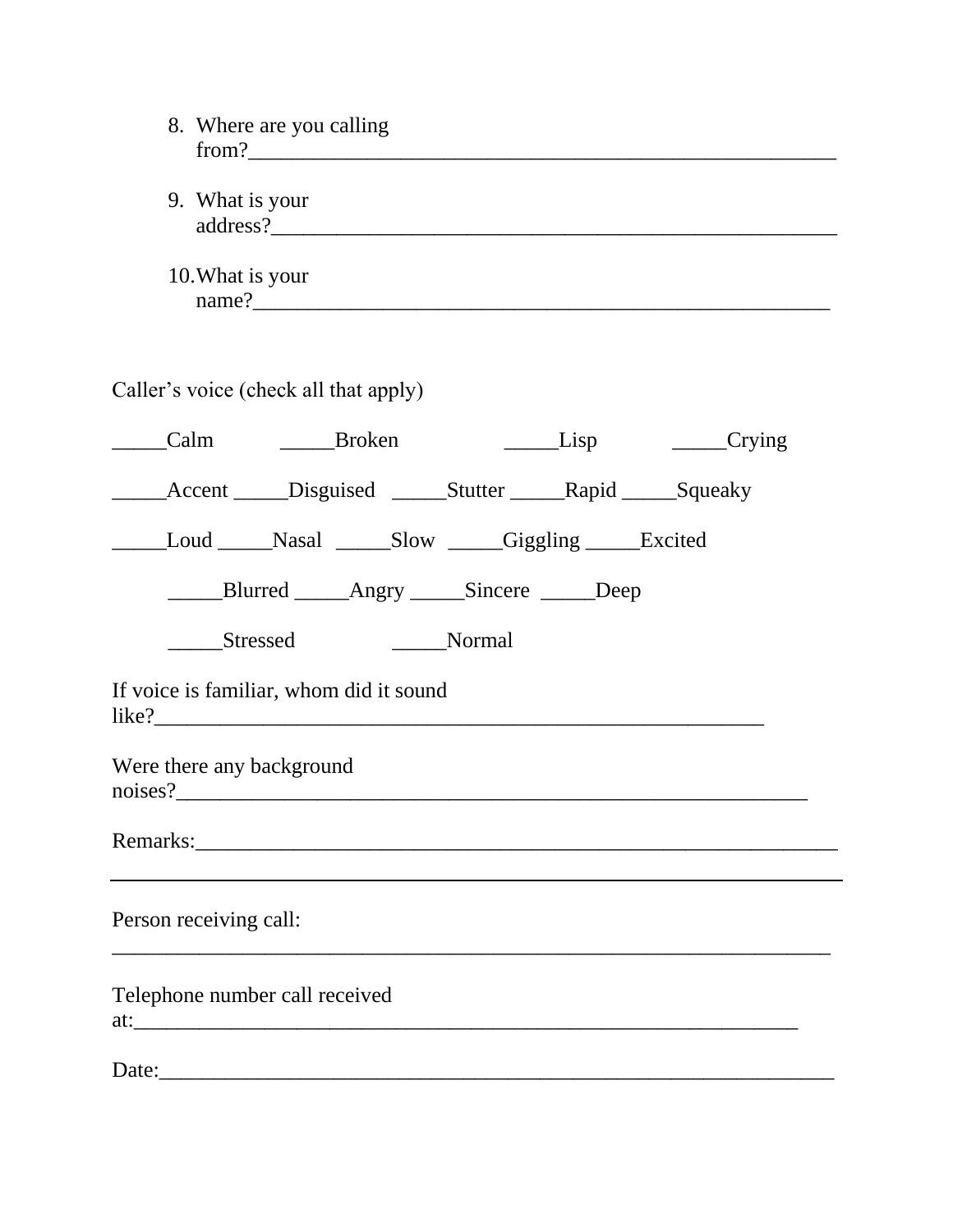Report call immediately to:\_\_\_\_\_\_\_\_\_\_\_\_\_\_\_\_\_\_\_\_\_\_\_\_\_\_\_\_\_\_\_\_\_\_\_\_\_\_\_\_\_\_\_\_\_\_\_\_\_\_\_\_\_\_\_\_\_\_\_\_\_\_\_\_

 $\overline{\phantom{a}}$ 

\*Source: Department of the Treasury/Bureau of Alcohol, Tobacco and Firearms/Bomb and Physical Security plan/170:2:B6312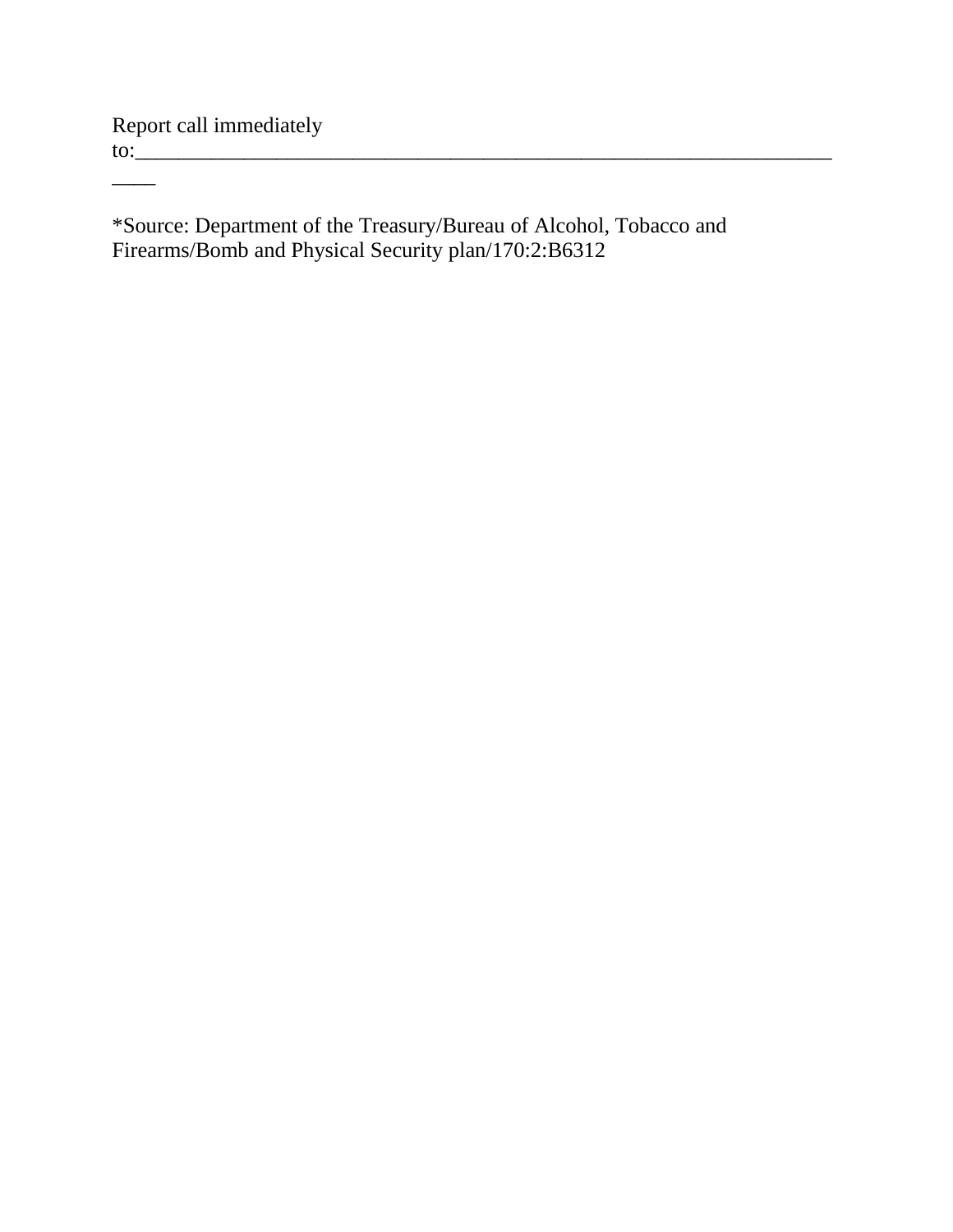## **II. Electrical Failure**

- a. Turn off all electrical equipment to prevent damage by a power surge.
- b. Open all available blinds/shades to receive optimum outside light.
- c. If you are in an unlighted area, go cautiously to an area with emergency lights.
- d. If telephone is working, call and report outage at Eversource at 800-592- 2000
- e. If directed to, evacuate the building. See evacuation plan attached.
- f. If you are in an elevator, stay calm. Use the emergency phone to alert police/fire departments for assistance at 911. Press emergency button to alert staff.

## **III. Water/Flood**

- a. Notify Public Works Department at 603-895-9035 or 603-895-9036. Advise them of the severity and location of the problem. Indicate if any objects are in imminent danger.
- b. If the source of the water is known and you are confident you can stop it safely, do so cautiously.
- c. Use extreme caution if any electrical/appliances/outlets are near the water.
- d. If you are the first person to notice or detect water damage:
	- 1. Do not touch or step into standing water. It could be electrified.
	- 2. Do not touch a person who has been electrocuted.
- e. If directed to, evacuate the building. See evacuation plan attached.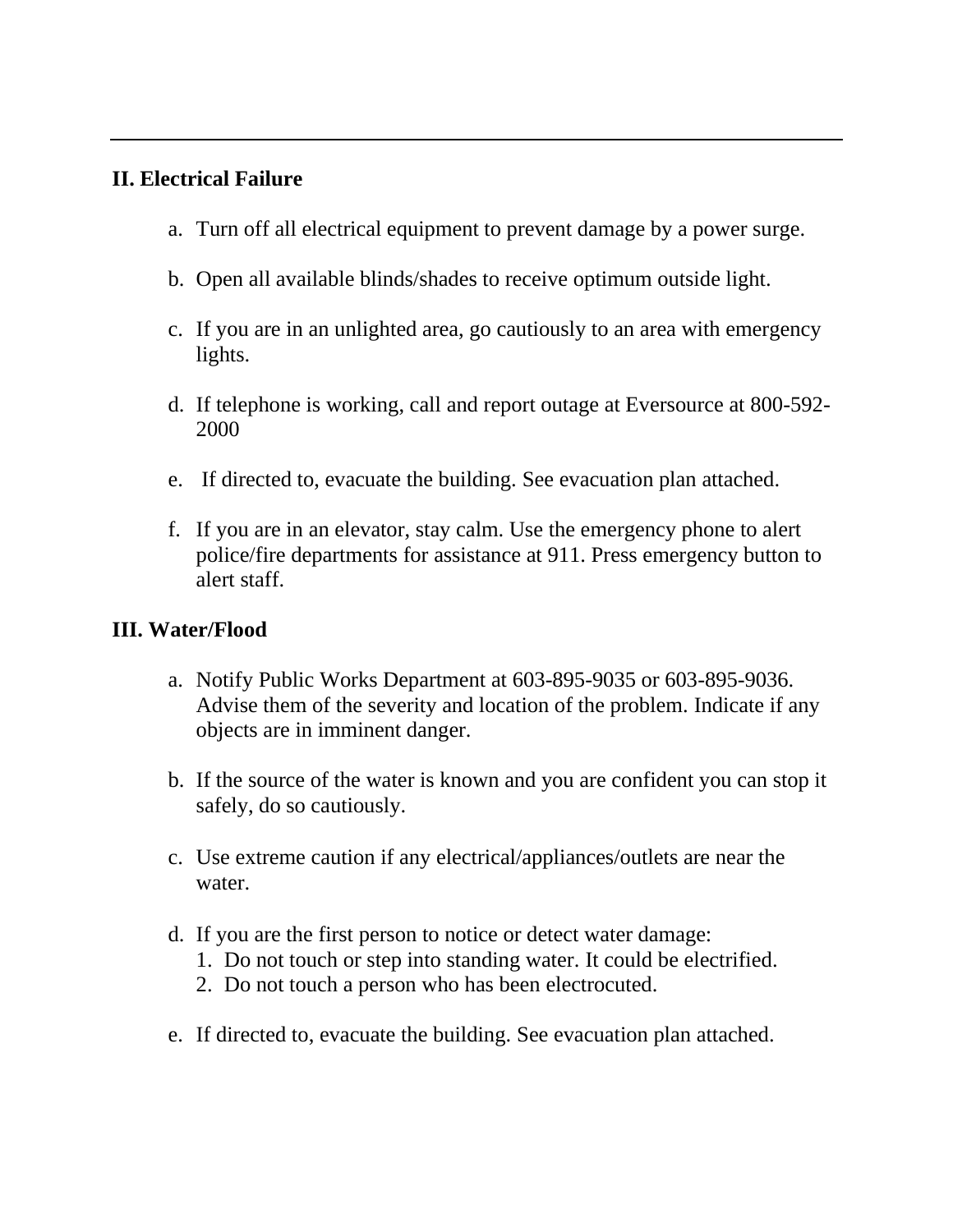## **IV. Fire**

- a. Contact the Fire Department using either 911 or panic buttons.
- b. If the fire is small, try to extinguish it. Do not jeopardize personal safety.
- c. Do not allow the fire to come between you and the exit.
- d. Disconnect electrical equipment.
- e. Evacuate if directed to, or if you cannot extinguish the fire. Follow evacuation plan.
- f. Do not open windows.
- g. Do not open a hot door.
- h. Do not use elevator.
- i. Do not attempt to save possessions.
- j. Do not return to building unless told to by appropriate authorities.

#### **V. Hazardous Material Accident**

- a. Evacuate the building. Follow evacuation plan.
- b. Notify Fire Department at 911 at 603-895-3321 and Public Works Department at 603-895-7035 or 603-895-7036 as soon as possible.
- c. Do not re-enter affected area until directed to by authorized personnel.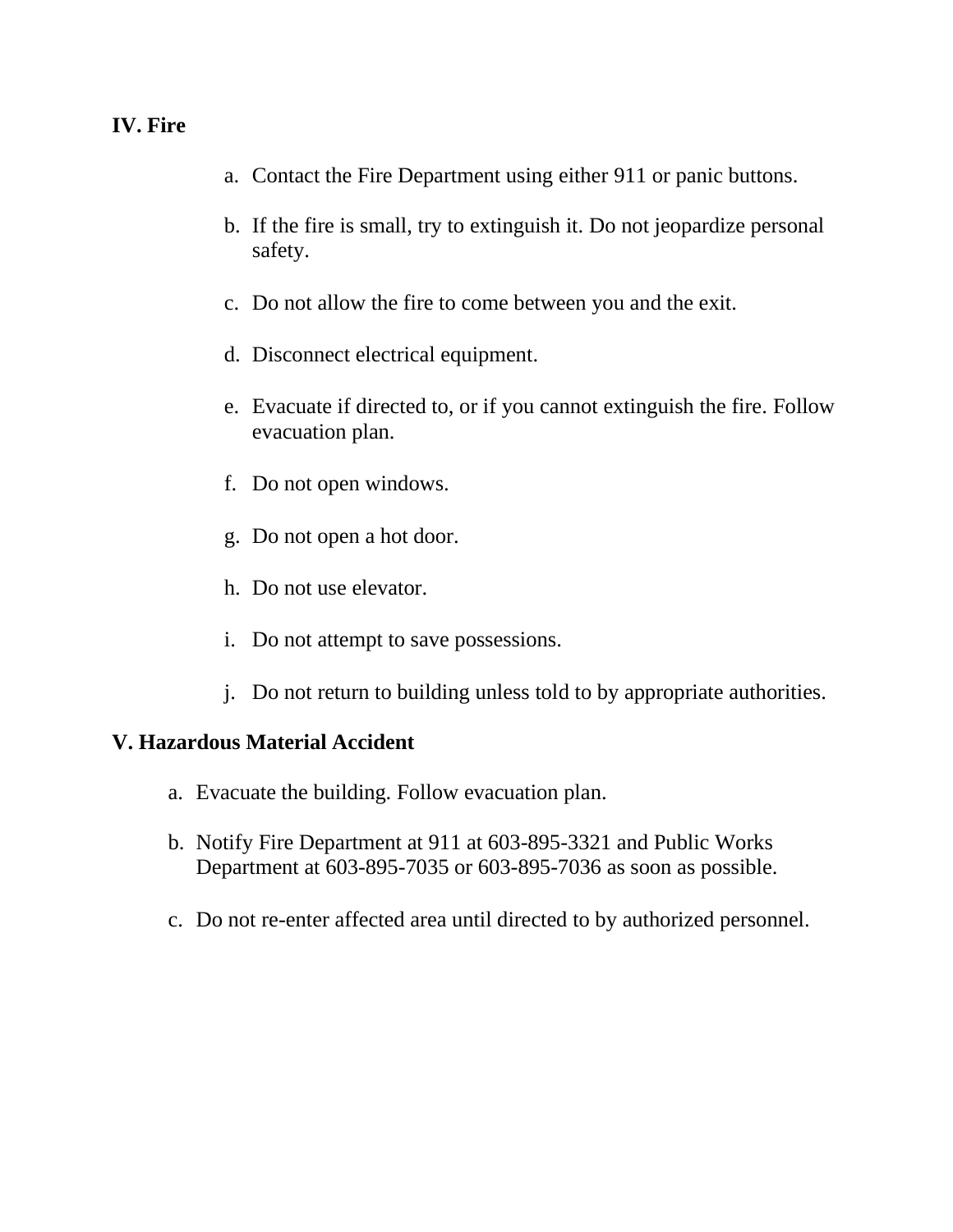#### **VI. Vandalism**

- a. Determine extent of damage.
- b. Report incident to the Police Department at 603-895-4222
- c. Notify Public Works Department if damage creates an unsafe situation e.g., broken window, damaged lock, etc. at 603-895-7035 or 603-895- 7036.

#### **EVACUATION PLAN**

When you are directed to evacuate the building:

- A. Remain calm.
- B. Shut down all electrical operations.
- C. Follow instructions from emergency personnel.
- D. Check and clear all public and private areas of the library.
- E. Do not use elevators.
- F. Assist disabled persons:
	- 1. Wheelchair or walker assisted:
		- a. Consult with patron for best method of assistance.
		- b. Accompany patron to assembly area (bandstand in "Common").
		- c. Do not carry people while in their wheelchairs. Lift them out.
	- 2. Visually impaired:
		- a. Accompany the patron to assemble area (bandstand in "Common").
		- b. If there is a guide dog, let the dog follow.
	- 3. Hearing impaired:
		- a. Communicate the need to evacuate by speaking slowly or writing a note.
		- b. Accompany the patron to the assembly area (bandstand in "Common").
- G. Close doors, but do not lock them.
- H. Do not stop for purses or coats.
- I. Follow established evacuation routes.
- J. Move directly to the assembly area (bandstand in the "Common")
- K. Stay at the assembly area until instructed otherwise.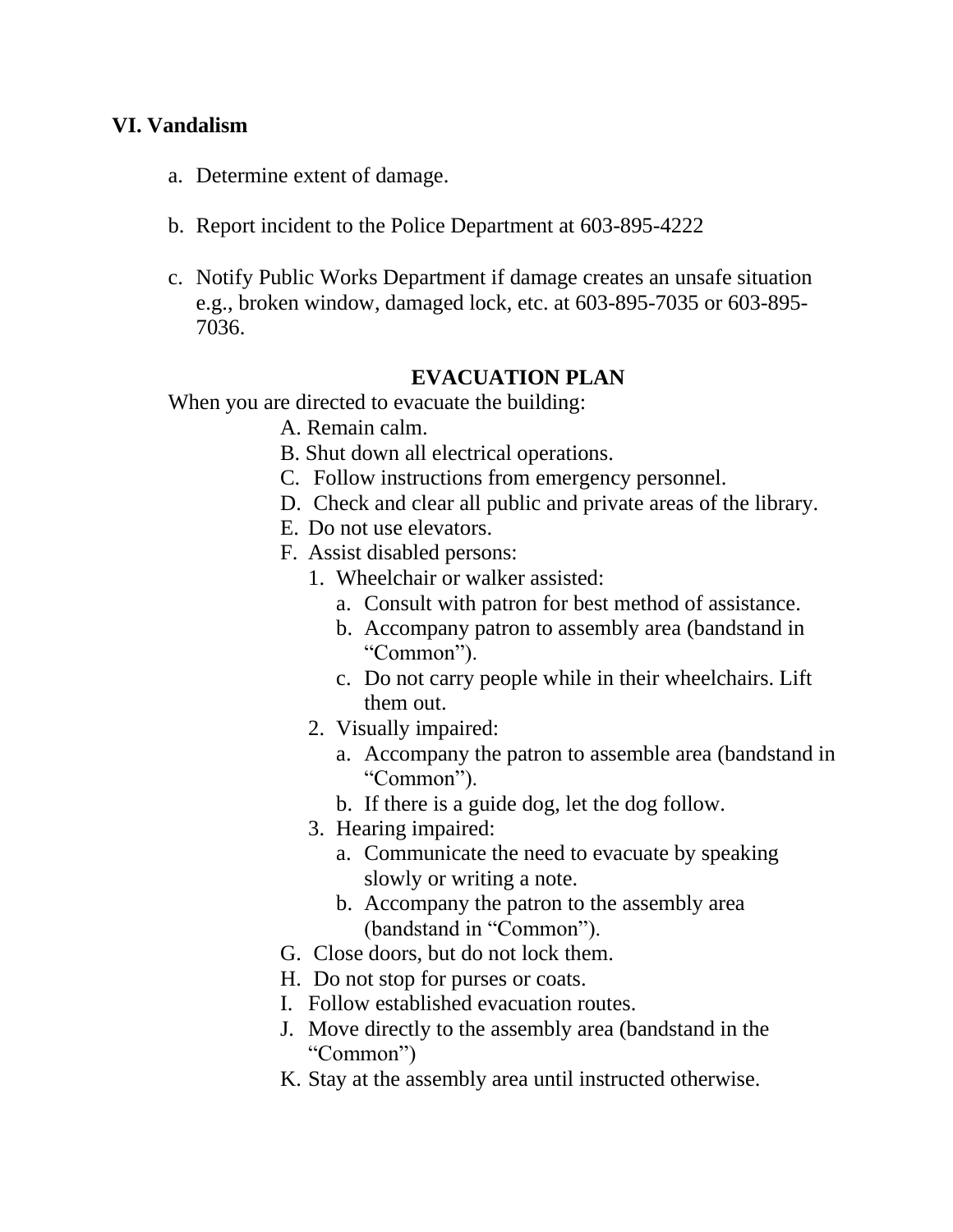# **MATERIAL PRESERVATION**

General directions:

Store valuable/rare material in fireproof and dustproof cabinets, preferably made of steel and treated with a non-corrosive, non-staining, and noncombustible paint.

Ensure that the books are not shelved too tightly. This prevents user damage to the spines when books are pulled off the shelves. If water damage occurs, this also prevents the books from swelling to the point where they burst from the shelving units.

Shelve material so it is set back a bit from the edge. This prevents the vertical spread of fire from one shelf to another.

- I. Flood or water damage:
	- a. Contact the Fire Dept. at 603-895-3321 and Public Works Dept. at 603-895-7035 or 603-895-7036.
	- b. Turn off heat in building
	- c. Turn of air conditioning, even in winter, if possible.
	- d. Open doors and windows to create maximum air flow.
	- e. Use fan and dehumidifiers to create air currents if electricity is operational.
	- f. Cover materials with plastic sheets to prevent further damage.
	- g. Use paper towels to absorb (DO NOT WIPE) water on shelves or books.
	- h. Remove as many dry items as possible.
	- i. If necessary, coordinate work with representative from organizations on the attached vendor list.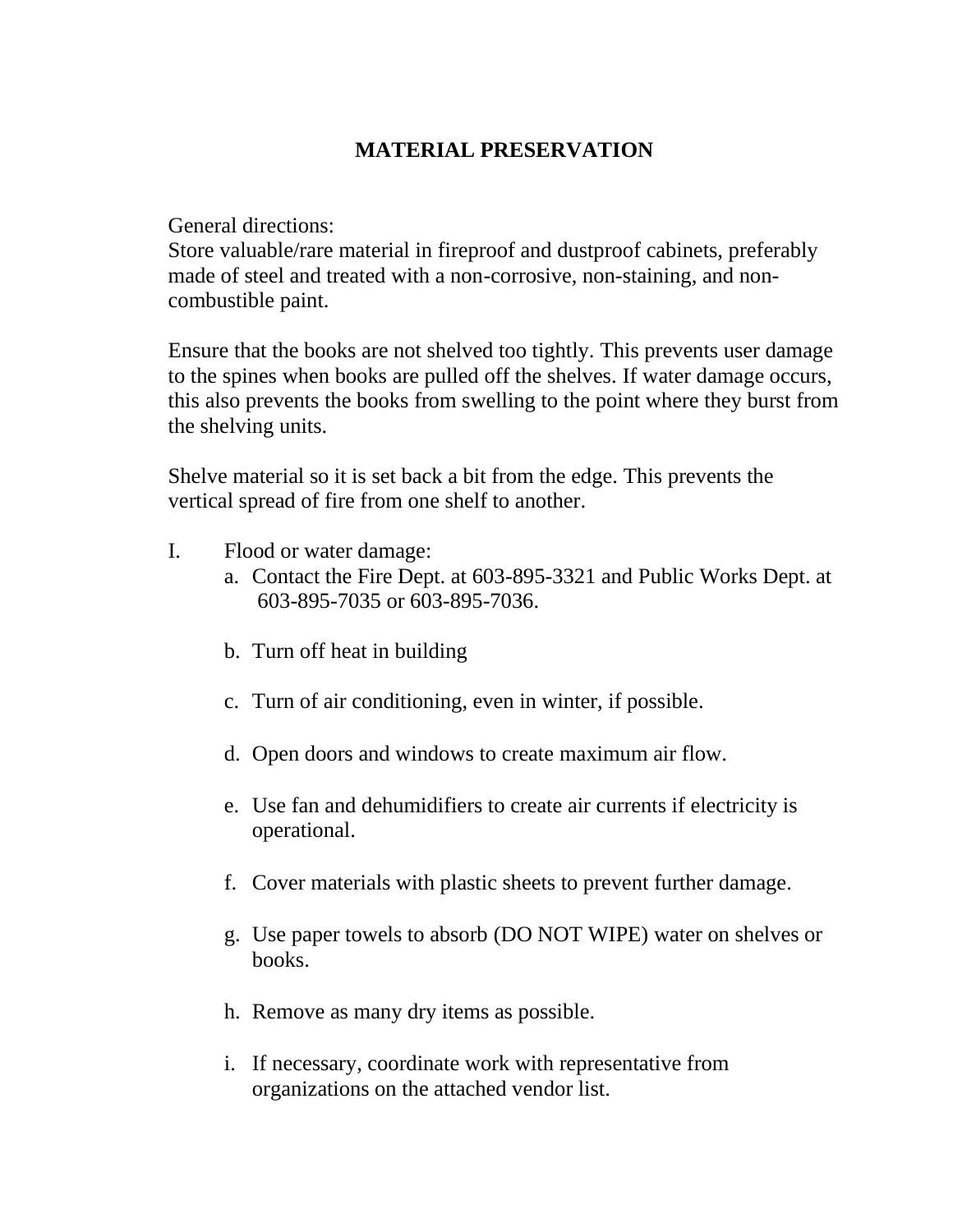- II. Fire Damage:
	- a. The Dudley-Tucker Library is fully sprinkled. Damage by fire would be minimal. Smoke and soot damage would require vendor attention. The resulting water damage would be dealt with as noted in section I.

## **DISASTER VENDOR LIST:**

- 1. Northeast Document Conservation Center (NEDCC) Abbott Hall 24 School Street Andover, MA 01810
- 2. American Institute for Conservation Washington, DC (202-364-1036)
- 3. Library of Congress Conservation Center Washington, DC (202-287-5634)
- 4. Document Reprocessors of San Francisco 41 Sutter Street Suite 1120 San Francisco, CA 04104 (415-362-1290)
- 5. Blackmon Mooring 1 Summit Avenue Suite 202 Ft. Worth, TX 76102 (800-433-2940)
- 6. SOLINET Preservation Program Southeastern Library Network 400 Colony Square, Plaza Level Atlanta, GA 30361-6301
- 7. Los Angeles Preservation Network (LAPNET) Inland Empire Library Disaster Response Network U.C. Riverside P.O. Box 5900